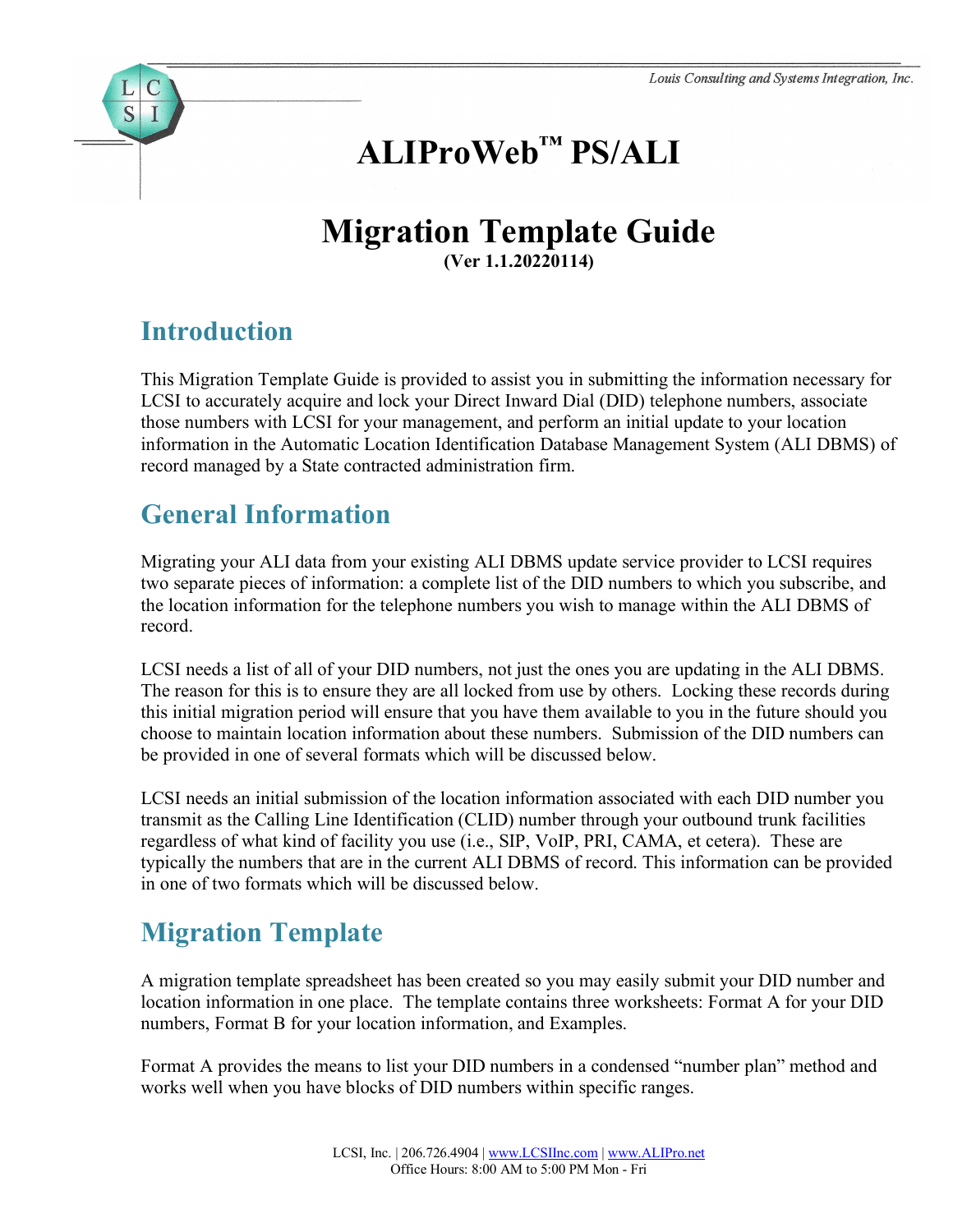Format B is designed to allow you to provide your firm's location information for each DID number you have in service or choose to manage in the ALI DBMS.

The Example worksheet provides specific examples of how the tables of Format A and Format B are to be filled in. Please review these examples closely to ensure you understand what is being requested.

#### **DID Numbers**

Please enter your DID number information into the migration template worksheet labeled Format A. Do not adjust or change any of the field names or positions in the worksheet; doing so will render the template unreadable.

The first column (NPA) must contain the area code of a DID number or consecutive series of DID numbers to which you subscribe.

The second column (LowNr) must contain the lowest number value of a 7-digit telephone number in a consecutive series of numbers or the number itself if not part of a series.

The third column (HighNr) must contain the highest number value of a 7-digit telephone number in a consecutive series of numbers or the number itself if not part of a series.

Enter single numbers (not in a consecutive series of numbers) in both the LowNr and HighNr fields.

Do not fill in the quantity field. This field should automatically calculate with the formula Cn-Bn+1. This field is used for reference only and is useful for both you and us to ensure the numbers have been correctly entered.

If a majority of your DID numbers do not fall within ranges of consecutive numbers, Format A may become too onerous. If this is the case, you may disregard this form and simply list the numbers in the Format B worksheet with only the NPA and CallingNr fields filled in. **We will discuss this more under the Combined Information heading below.**

## **Location Information**

Please enter your DID location information into the migration template worksheet labeled Format B. Do not adjust or change any of the field names or positions in the worksheet; doing so will render the template unreadable. **Alternatively, you may submit an Intrado .csv or spreadsheet file containing your location information; you do not need to transcribe the Intrado report format into the** ALIProWeb**™ input of Format B. See more under the Alternative Submittals heading below.**

Please adhere to the following data entry requirements for each field:

• The field names must be identical to those we provide in the spreadsheet template.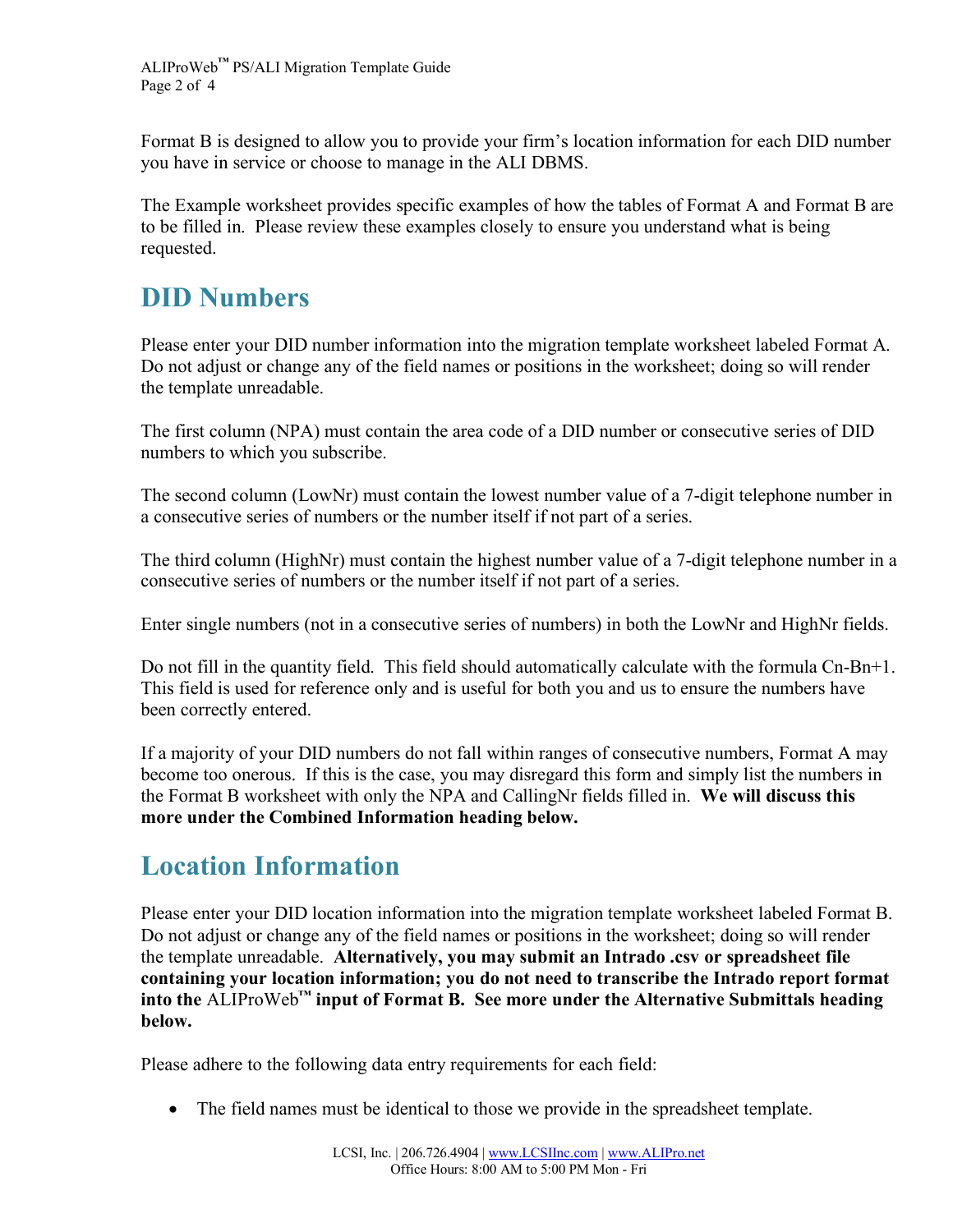- The Function Code identifies what you want done with a record and can only be filled in with an 'M' (Migrate); any other value or a blank entry will cause the record to be rejected.
- An NPA (3-digit area code) and CallingNr (7-digit telephone number) must be provided in all cases; a blank entry in either of these fields will cause the record to be rejected.
- The HouseNumber field is the initial numeric portion of a location address.
- Entries in the HouseNumberSuffix field are very rare but sometimes take a form like '1/2' or 'A' or 'B'. This field is typically left blank.
- 'Prefix' and 'post' directionals (PrefixDirectional and PostDirectional) are the portions of a location address which provide direction information either before or after a street name. These fields must either be blank or one of the following: N, S, E, W, NE, NW, SE, SW.
- The StreetName field must be filled in with a valid street name; this name is NOT to contain the descriptor such as ST, AVE, BLVD, et cetera discussed below as the StreetSuffix.
- The StreetSuffix field is to be populated with values like ST, AVE, BLVD, WAY, et cetera. The Update Template provides a detailed dropdown list for these values.
- THE STREET NAME AND STREET SUFFIX MUST BE SPLIT.
- The CommunityName is generally populated with a City, Town, or other name which is typically the name used when mailing a letter. This field is required.
- The State field must contain a valid two-character state abbreviation only.
- The ZipCode is optional but preferred.
- The ZipCodeSuffix is the 4 digit suffix to a zip code; this is optional.
- The Location field is generally populated with the name of the actual location such as a building name, park name, et cetera. This field is optional but we recommend that you use it to the best advantage to direct emergency responders to your location.
- The customer name (CustomerName) field is required and should be populated with your business, school, government entity, or other corporate name.
- The Comments field is generally used to provide more detailed information about a location such as a floor, office, conference room number, employee name, et cetera. For example: 14th Floor, Room 1406, Operations Center, Joan Doe.
- All fields must be constrained to the character lengths prescribed in the NENA standard. The end of your entry will be truncated if it is longer; this could potentially leave confusing information.

Table 1 lists the requirement, name convention, and maximum data entry value length for each field in the Update Template and a data entry example for each.

| <b>Required</b> | <b>Field Name</b> | Max.<br>Length | <b>Example</b> |
|-----------------|-------------------|----------------|----------------|
| Yes             | FunctionCode      |                | C              |
| Yes             | <b>NPA</b>        | 3              | 206            |
| Yes             | CallingNr         |                | 7264904        |
| Yes             | HouseNumber       | 10             | 2412           |
| Optional        | HouseNumberSuffix | 4              | 1/2            |
| If exists       | PrefixDirectional | 2              | Ε              |

Table 1.